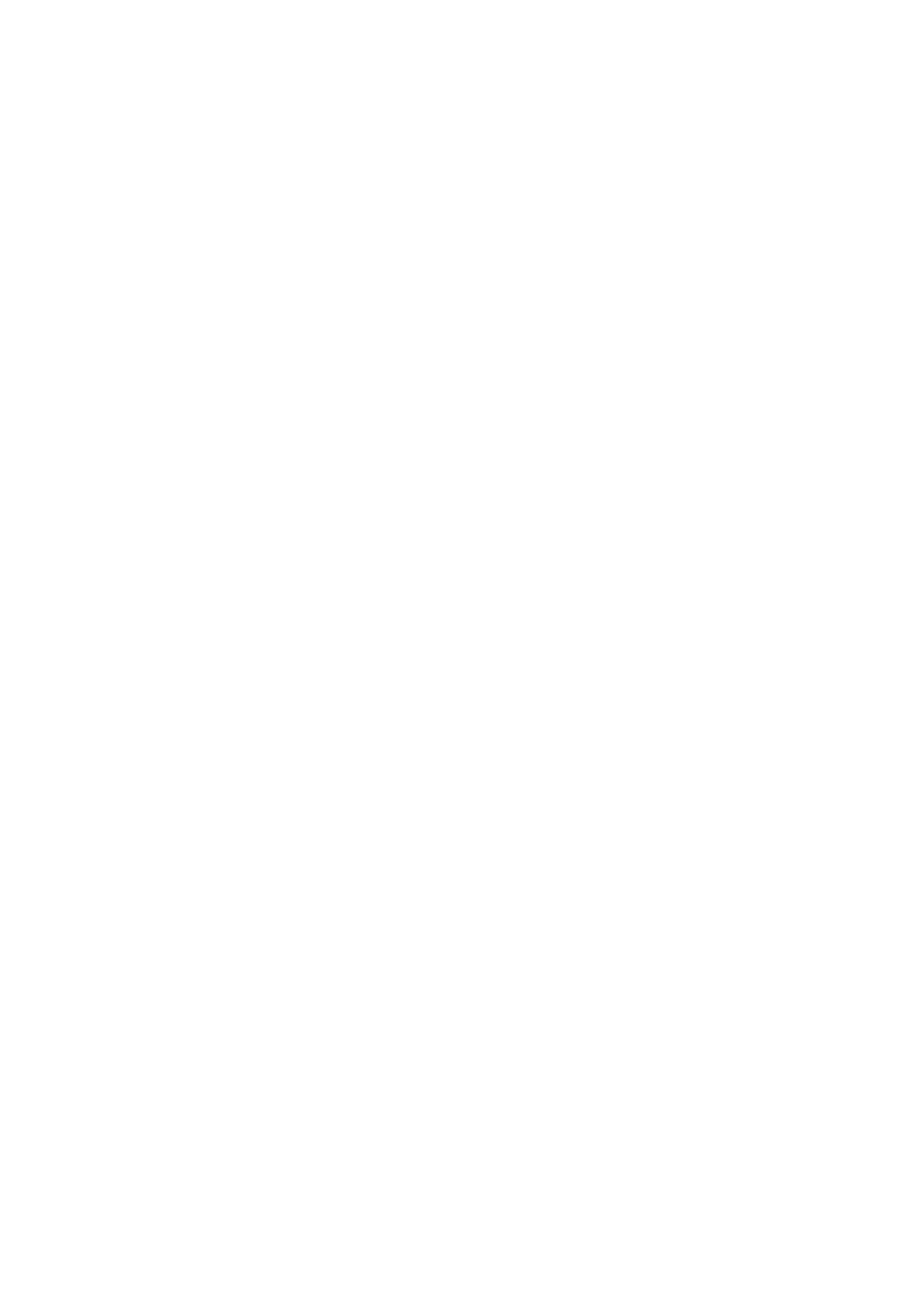# **AGENDA**

### Page Nos.

| 1.  | Apologies for Absence                                                                         |             |
|-----|-----------------------------------------------------------------------------------------------|-------------|
| 2.  | Declarations of Interest by Members and Officers and as to the Party Whip                     |             |
| 3.  | Declaration of any Intention to Record the Meeting                                            |             |
| 4.  | Minutes of meeting held on 15 March 2021                                                      | $5 - 13$    |
| 5.  | Chairman's Report                                                                             |             |
| 6.  | Forward Plan - July 2021 to June 2022                                                         | $14 - 15$   |
|     | <b>Part 1 - Items for Decision</b>                                                            |             |
| 7.  | Review of Tenant Access Service Opening Hours                                                 | $16 - 18$   |
| 8.  | Review of the Corporate Health and Safety Policy                                              | $19 - 72$   |
| 9.  | Proposal for Public Space Protection Orders - Newark Town Centre and Sites<br>in Balderton    | $73 - 85$   |
| 10. | Annual Review of the Exempt Reports considered by the Homes &<br><b>Communities Committee</b> | $86 - 87$   |
|     | Part 2 - Items for Information                                                                |             |
| 11. | Safer Streets Fund - End of Project Report                                                    | $88 - 105$  |
| 12. | <b>Antisocial Behaviour</b>                                                                   | $106 - 111$ |
| 13. | Commissioning Service Level Agreements - Annual Review 2020/21                                | 112 - 124   |
| 14. | Annual Report Community Centres General Fund Review 2020/21                                   | $125 - 130$ |
| 15. | Housing Service Compliance End of Year Out Turn Performance                                   | 131 - 139   |
| 16. | Housing Services Year End Performance 2020/21                                                 | 140 - 145   |
| 17. | Housing Services Customer Journey Feedback                                                    | $146 - 152$ |
| 18. | Annual Tenancy Audit Process: "Getting to know You" Visits                                    | $153 - 155$ |
| 19. | Homes & Communities Revenue and Capital Financial Outturn Report to 31<br>March 2021          | $156 - 166$ |